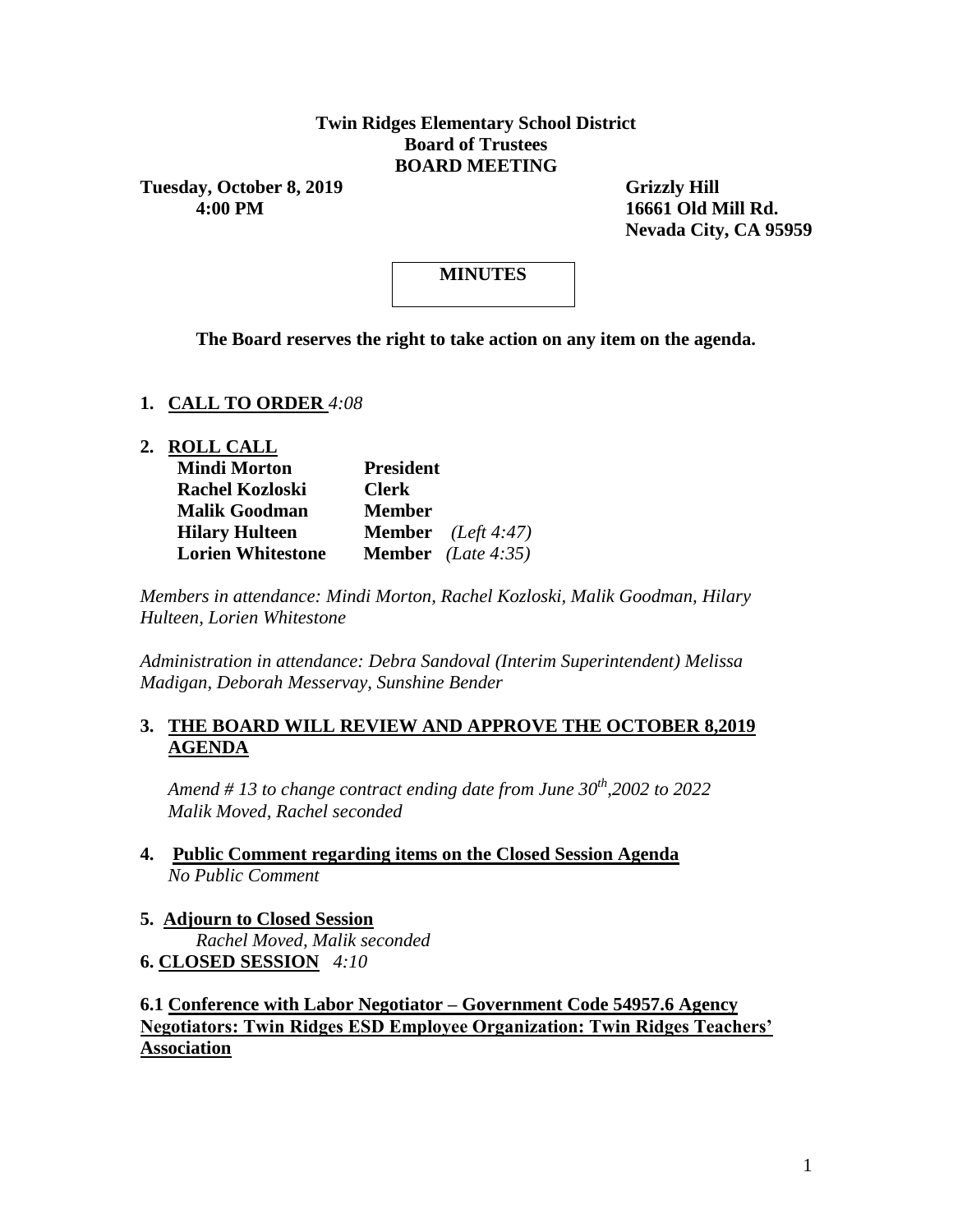## **6.2 Public Employee Appointment/Employment (Government Code Section 54957) Title: Superintendent/Principal**

### **6.3 Adjourn Back to Open Session** *4:29*

*No report* 

## **7. ITEMS FOR PUBLIC COMMENT AND COMMUNICATION**

The Board of Trustees welcomes comments and suggestions from the public. While no action may be taken by the Board concerning items not on an agenda, comments are important for District information and for possible future action. Due to time considerations, the chair may request that comments by an individual be limited to two minutes. Suggestions and comments from the public regarding items listed on this agenda should be raised during the comment period for the specific agenda item. (Education Code 35145.5; Bylaw 9322; Government Code 54954.3)

*No comment* 

## **8. CONSENT**

Consent items shall be items of a routine nature or items for which no Board discussion is anticipated and for which the Superintendent recommends approval. The public has a right to comment on any consent item. At the request of any member of the Board, any item on the consent agenda shall be removed and given individual consideration for action as a regular agenda item.

## **8.1 THE BOARD WILL REVIEW AND APPROVE THE MINUTES OF SEPTEMBER 10, 2019** (Aqua backup)

**8.2 THE BOARD WILL REVIEW AND APPROVE THE MINUTES OF THE SPECIAL BOARD MEETING SEPTEMBER 16, 2019** (Mint Green backup)

**8.3 THE BOARD WILL REVIEW AND APPROVE THE MINUTES OF THE SPECIALBOARD MEETING SEPTEMBER 24, 2019** (Blue backup)

## **8.4 THE BOARD WILL REVIEW AND APPROVE THE MINUTES OF THE SPECIAL BOARD MEETING SEPTEMBER 27, 2019** (Light Purple backup)

## **8.5 THE BOARD WILL REVIEW AND APPROVE THE MINUTES OF THE SPECIAL BOARD MEETING SEPTEMBER 30, 2019** (Pink backup)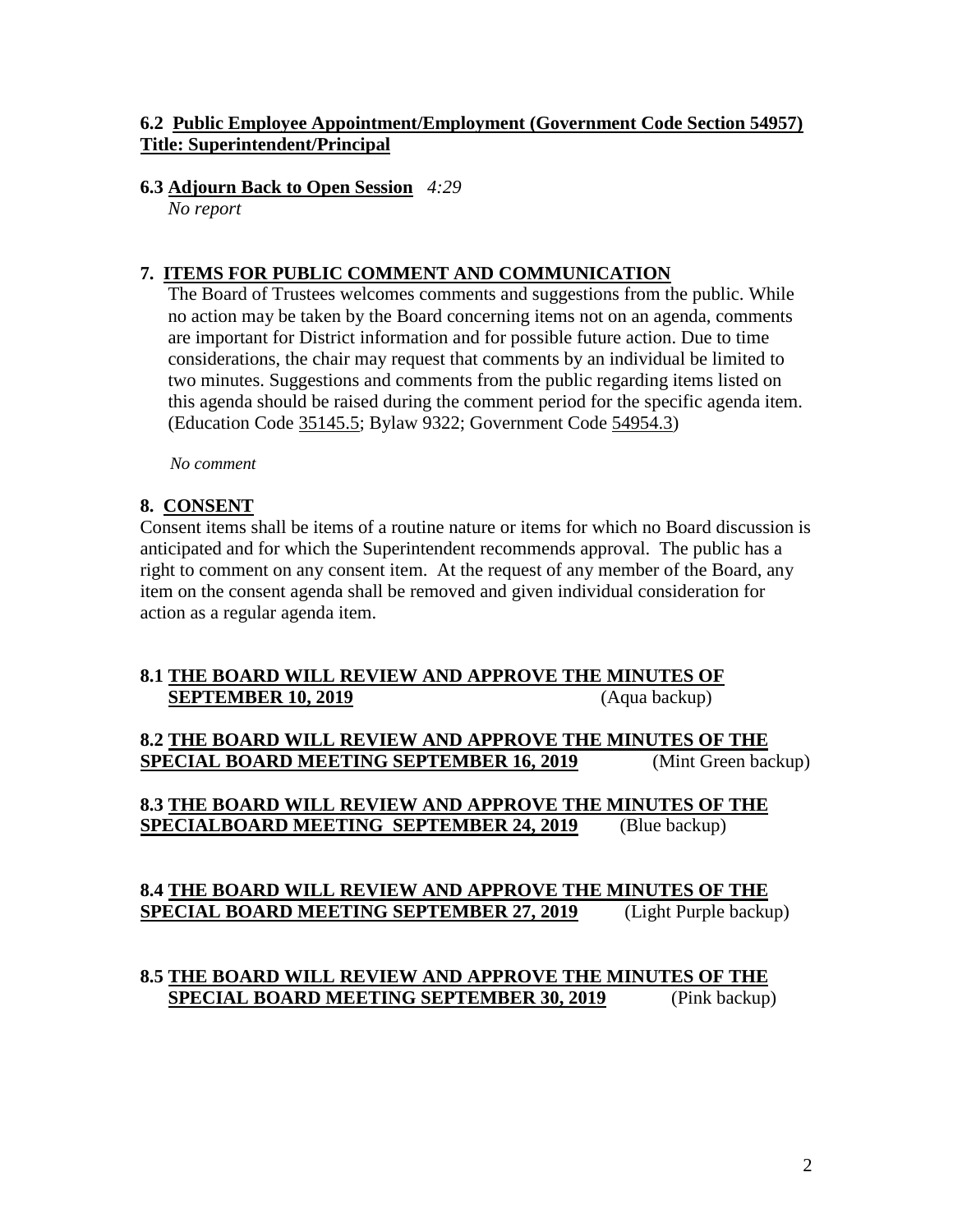#### **8.6 APPROVE WARRANTS** (Gray backup)

*Rachel moved, Malik seconded Roll Call: Ayes: 4,Nayes:0 Absent:1(Late)Abstentions:0*

#### **8.7 APPROVE ALAYNA GRAPEL FOR 2019/2020 CLASSROOM ASSIGNMENT FOR 7/8 GRADE 8.8 SURPLUS OF PROPERTY – JAMES BERARDI'S LAPTOP**

#### **8.9 APPROVAL OF PURCHASE OF SATELLITE PHONE**

 *Would like more information at a future board meeting* 

#### **9. FAMILY RESOURCE CENTER REPORT**

 *Diana Pasquini spoke about toys for tots present sign up deadline is November 14th for families needing extra help during Christmas.*

#### **10. TEACHERS REPORT**

*No teachers present* 

#### a. Washington School Enrollment

| Grade           | --<br>n. |  |  |  |  | m<br>'otal |
|-----------------|----------|--|--|--|--|------------|
| <b>Students</b> |          |  |  |  |  |            |

b. Grizzly Hill School Enrollment

| Grade           | TK/K             |  |  |          |  | m<br>vtai |
|-----------------|------------------|--|--|----------|--|-----------|
| <b>Students</b> | $\sqrt{2}$<br>U/ |  |  | <b>.</b> |  |           |

#### **11. BOARD REPORT**

*Mindi asked for a Calpads update. Rachel spoke about the Washington field trip they rode the historic steam train. They camped and went to the Monterrey aquarium. Washington utilized the funding* 

### **12. TECHNOLOGY: UPDATE ON INTERNET, WIRING AND COMPUTER PURCHASE** (Bright Pink backup)

*Gary Habeeb is proposing to rewire the whole structure with fiber optics to build into the future. Gary said our current infrastructure internal distribution is substandard. He would like to add 10-12 quality*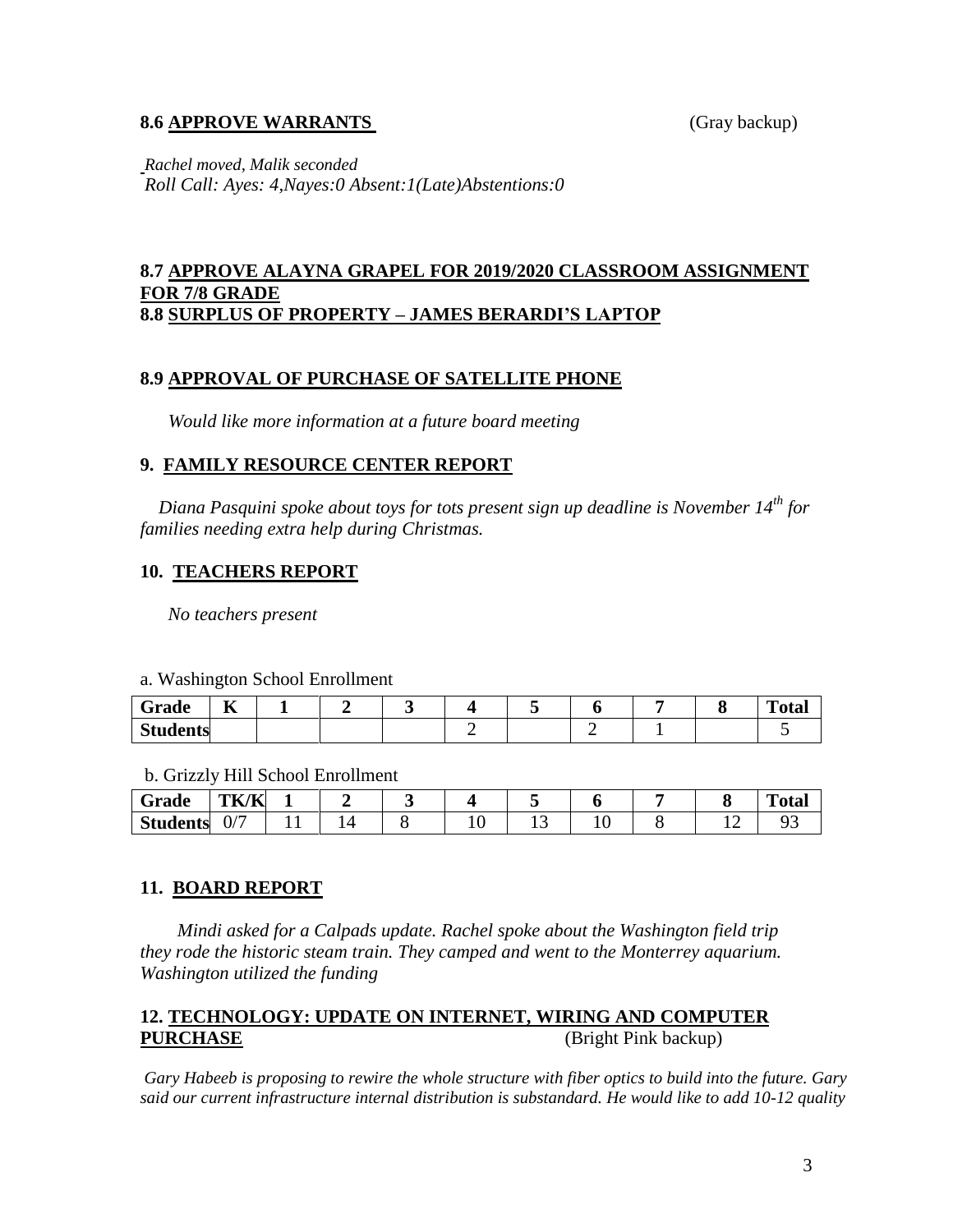*wireless mount access points to classrooms. He expressed the jobs could be broken up into 2 phases but would only defer the cost temporarily but would ultimately be the same cost. He expressed he was happy with the \$40,000 bid. Chrome books are on their way there has been a delay with paperwork.* 

## **13. APPROVAL OF A THREE(3)YEAR, EMPLOYMENT AGREEMENT/CONTRACT,TO COMMENCE OCTOBER 9,2019 THROUGH JUNE 30,2022**

*Melissa signed her contract.*  *Mindi moved, Lorien seconded. Ayes:4, Nays:0,Absent:1Abstentions:0*

# **14. Resolution 20-04 AUTHORIZATION TO SIGN WARRANT ORDERS,PAYROLL AUTHORIZATION AND LEGAL DOCUMENTS**

(Yellow backup)

 *Malik Moved, Lorien seconded Ayes:4,Nayes:0, Absent:1,Absentions:0 Roll Call: Mindi Morton, Rachel Kozloski, Malik Goodman, Lorien Whitestone*

### **15. RESOLUTION 20-05 AUTHORIZATION TO SIGN CHECKS FOR THE REVOLVING ACCOUNTS FOR GENERAL FUND**

(Dark purple backup)

*Rachel moved, Malik seconded Ayes:4,Nayes:0, Absent:1,Absentions:0 Roll Call: Mindi Morton, Rachel Kozloski, Malik Goodman, Lorien Whitestone*

## **16. RESOLUTION 20-06 DESIGNATION OF A REPRESENTATIVE AND A ALTERNATE TO THE SCHOOLS INSURANCE GROUP JOINT POWERS BOARD** (Salmon backup)

 *Rachel moved, Malik seconded Ayes:4,Nayes:0, Absent:1,Absentions:0 Roll Call: Mindi Morton, Rachel Kozloski, Malik Goodman, Lorien Whitestone*

## **17. APRIL 1-5, 2020 BAY AREA WILDERNESS TRAINING**

*Kacy Matty gave a update for the bay area wilderness training. You also need to be certified in first responder training the cost is an extra \$225.The dates for the training is January 25 &26. The wilderness training is April 1-5. You need both trainings to be certified. The board put into motion to approve a budget of \$2,000*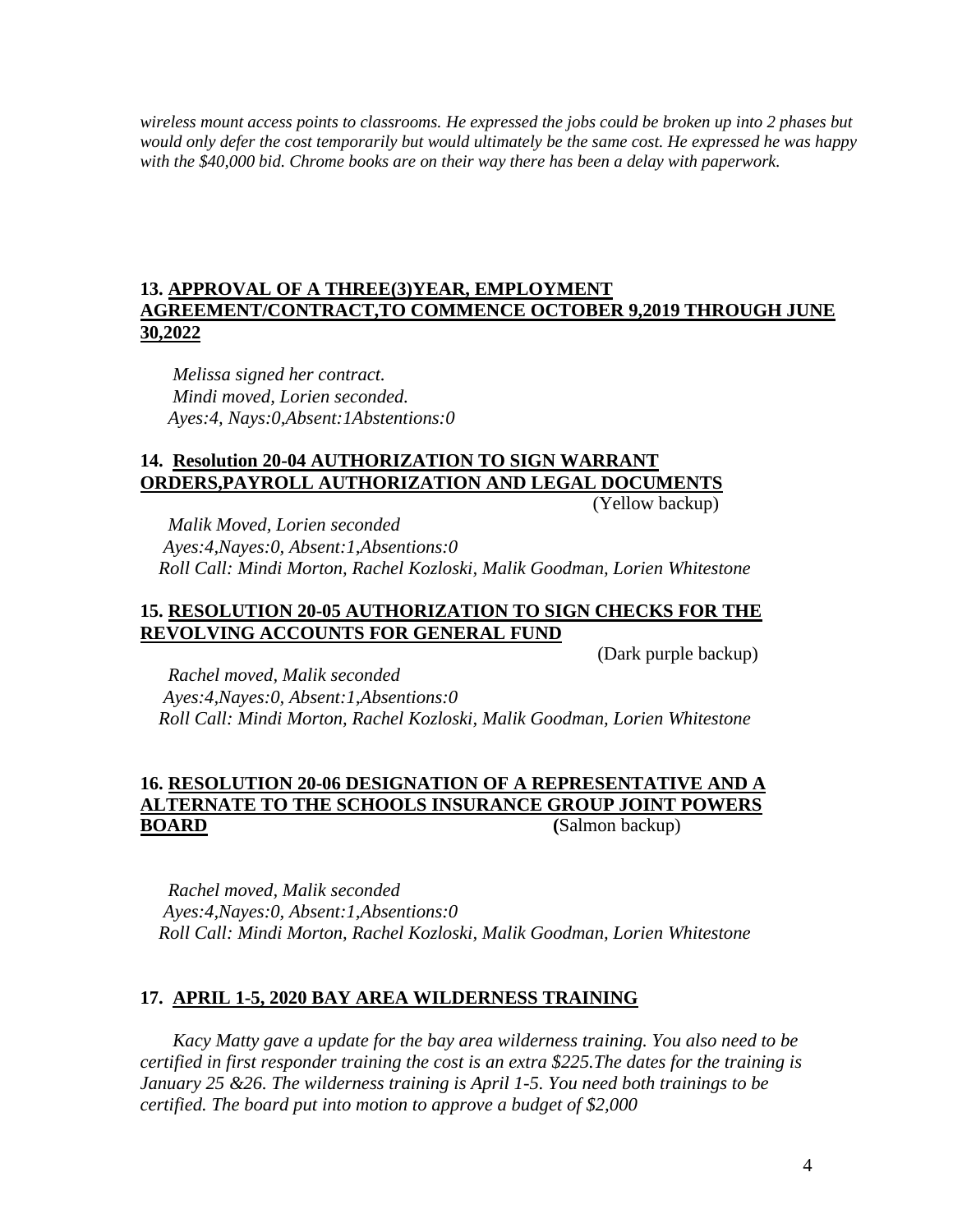## **18. GENERATOR ISSUES**

(Dark green backup)

*Malik had a contractor look into monitoring the classroom usage and strongly feels a 30k to 50k generator could run the whole school. He will give a rough bid of a cost of labor as well as a new generator. The board approved \$3,000 to tune-up the generator. Rachel moved, lorien seconded Ayes: 4,Nays:0 Absent:1 Abstestion:0,*

## **19. APPROVE THE UNAUDITED ACTUALS FOR 2018-2019**

This is an annual board action to approve the ending 2018-2019 budget and actual revenue and expenses prior to the annual audit. The board will receive copies of this document. It will be available to the public in the district office. The superintendent recommends approval.

*Deborah gave a report on actuals and what the funds entailed.*

## **20. . GANN RESOLUTION NO. 19-07**

The Gann Limit Calculation is the legal restriction for spending adjusted by inflation and ADA changes from the prior year compared to current year actual expenditures. This restriction is a component of the State's legal restricted spending limit according to Prop. 4, also known as the "Gann Limit." This is an annual Board action. The superintendent recommends approval. (White backup)

 *Malik Moved, Rachel seconded Ayes:4,Nayes:0, Absent:1,Absentions:0 Roll Call: Mindi Morton, Rachel Kozloski, Malik Goodman, Lorien Whitestone*

## **21. SUPERINTENDENT'S REPORT**

 **(**Peach backup)

 *Debra Sandoval report entailed the nurse will start soon; she gave an update of special events and field trip. She gave an update on all facilities. She gave a update on Halloween plans to do a trunk or treat at the school.*

## **22. FUTURE AGENDA ITEMS**

 *Technology update, Washington wall, Maintenance report (condition of the school) on every agenda, office assistance, Debra Sandoval updating the board policies, Employee handbook and PBIS update.*